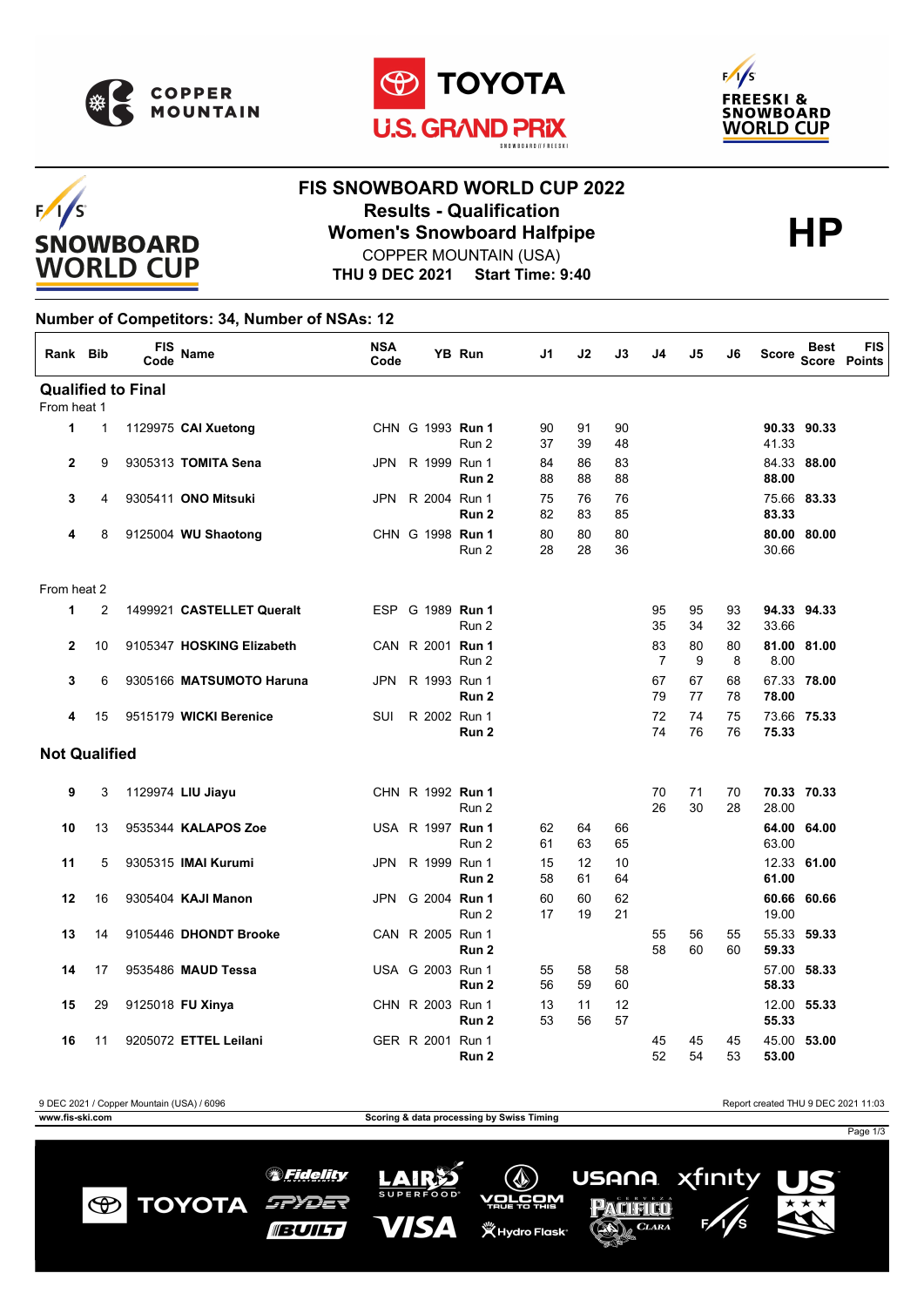

 $F/I/S$ 

**SNOWBOARD WORLD CUP** 





## **FIS SNOWBOARD WORLD CUP 2022 Results - Qualification<br>
Women's Snowboard Halfpipe<br>
COPPER MOUNTAIN (USA)**

**THU 9 DEC 2021 Start Time: 9:40** COPPER MOUNTAIN (USA)

| Rank | <b>Bib</b> | <b>FIS</b><br>Code | <b>Name</b>                  | <b>NSA</b><br>Code |                  | YB Run           | J1       | J2       | J3       | J4                  | J5       | J6       | <b>Score</b> | Best        | <b>FIS</b><br>Score Points |
|------|------------|--------------------|------------------------------|--------------------|------------------|------------------|----------|----------|----------|---------------------|----------|----------|--------------|-------------|----------------------------|
| 17   | 21         |                    | 9125017 WANG Jingjing        |                    | CHN R 2001 Run 1 | Run 2            | 50<br>11 | 54<br>13 | 54<br>13 |                     |          |          | 12.33        | 52.66 52.66 |                            |
| 18   | 30         |                    | 9125016 JIA Lulu             |                    | CHN R 2001 Run 1 | Run 2            |          |          |          | 50<br>17            | 52<br>18 | 52<br>19 | 18.00        | 51.33 51.33 |                            |
| 19   | 24         |                    | 9535225 FENTON Summer        |                    | USA G 1994 Run 1 | Run 2            | 45<br>5  | 50<br>6  | 50<br>3  |                     |          |          | 4.66         | 48.33 48.33 |                            |
| 20   | 22         |                    | 9535485 WHITE Kinsley        |                    | USA R 2003 Run 1 | Run <sub>2</sub> |          |          |          | 12<br>44            | 12<br>44 | 13<br>47 | 45.00        | 12.33 45.00 |                            |
| 21   | 12         |                    | 9125003 QIU Leng             |                    | CHN R 1997 Run 1 | Run 2            | 40<br>33 | 42<br>34 | 46<br>26 |                     |          |          | 31.00        | 42.66 42.66 |                            |
| 22   | 33         |                    | 9535332 BERGER Kelly         |                    | USA R 1996 Run 1 | Run 2            | 38<br>25 | 40<br>25 | 40<br>28 |                     |          |          | 26.00        | 39.33 39.33 |                            |
| 22   | 23         |                    | 9535341 SPITERI Jenise       |                    | MLT R 1992 Run 1 | Run 2            |          |          |          | 38<br>39            | 37<br>40 | 36<br>39 | 39.33        | 37.00 39.33 |                            |
| 24   | 32         |                    | 9105447 WALKER Jenna         |                    | CAN G 2005 Run 1 | Run 2            | 32<br>11 | 32<br>9  | 34<br>12 |                     |          |          | 10.66        | 32.66 32.66 |                            |
| 25   | 28         |                    | 1159968 PANCOCHOVA Sarka     |                    | CZE R 1990 Run 1 | Run 2            | 30<br>21 | 30<br>21 | 30<br>20 |                     |          |          | 20.66        | 30.00 30.00 |                            |
| 26   | 34         |                    | 9325052 LEE Na Yoon          |                    | KOR R 2003 Run 1 | Run 2            |          |          |          | 26<br>13            | 29<br>17 | 27<br>14 | 14.66        | 27.33 27.33 |                            |
| 27   | 7          |                    | 9305337 TOMITA Ruki          | JPN                | G 2001 Run 1     | Run 2            |          |          |          | 28<br>16            | 28<br>20 | 25<br>19 | 18.33        | 27.00 27.00 |                            |
| 28   | 27         |                    | 9535575 COWAN Lola           |                    | USA G 2005 Run 1 | Run 2            |          |          |          | 22<br>25            | 23<br>27 | 25<br>26 | 26.00        | 23.33 26.00 |                            |
| 29   | 31         |                    | 9105435 KOZUBACK Kamilla     |                    | HUN G 2004 Run 1 | Run 2            |          |          |          | 18<br>24            | 21<br>25 | 23<br>26 | 25.00        | 20.66 25.00 |                            |
| 30   | 25         |                    | 9535441 SHAFER Kaili         |                    | USA G 2000 Run 1 | Run 2            | 20<br>14 | 16<br>11 | 18<br>11 |                     |          |          | 12.00        | 18.00 18.00 |                            |
| 31   | 18         |                    | 9535609 ALBA Sonora          |                    | USA G 2006 Run 1 | Run 2            |          |          |          | 15                  | 16       | 15       | <b>DNS</b>   | 15.33 15.33 |                            |
| 32   | 20         |                    | 9045073 ARTHUR Emily         |                    | AUS R 1999 Run 1 | Run 2            | 12<br>10 | 14<br>10 | 14<br>8  |                     |          |          | 9.33         | 13.33 13.33 |                            |
| 33   | 26         |                    | 9535612 PARTRIDGE Natalie    |                    | USA R 2005 Run 1 | Run 2            |          |          |          | 11                  | 14       | 3<br>11  | 12.00        | 1.00 12.00  |                            |
| 34   | 19         |                    | 9535536 SIMSOVITS Alexandria |                    | USA R 2004 Run 1 | Run 2            |          |          |          | 6<br>$\overline{7}$ | 5<br>6   | 5<br>6   | 6.33         | 5.33 6.33   |                            |